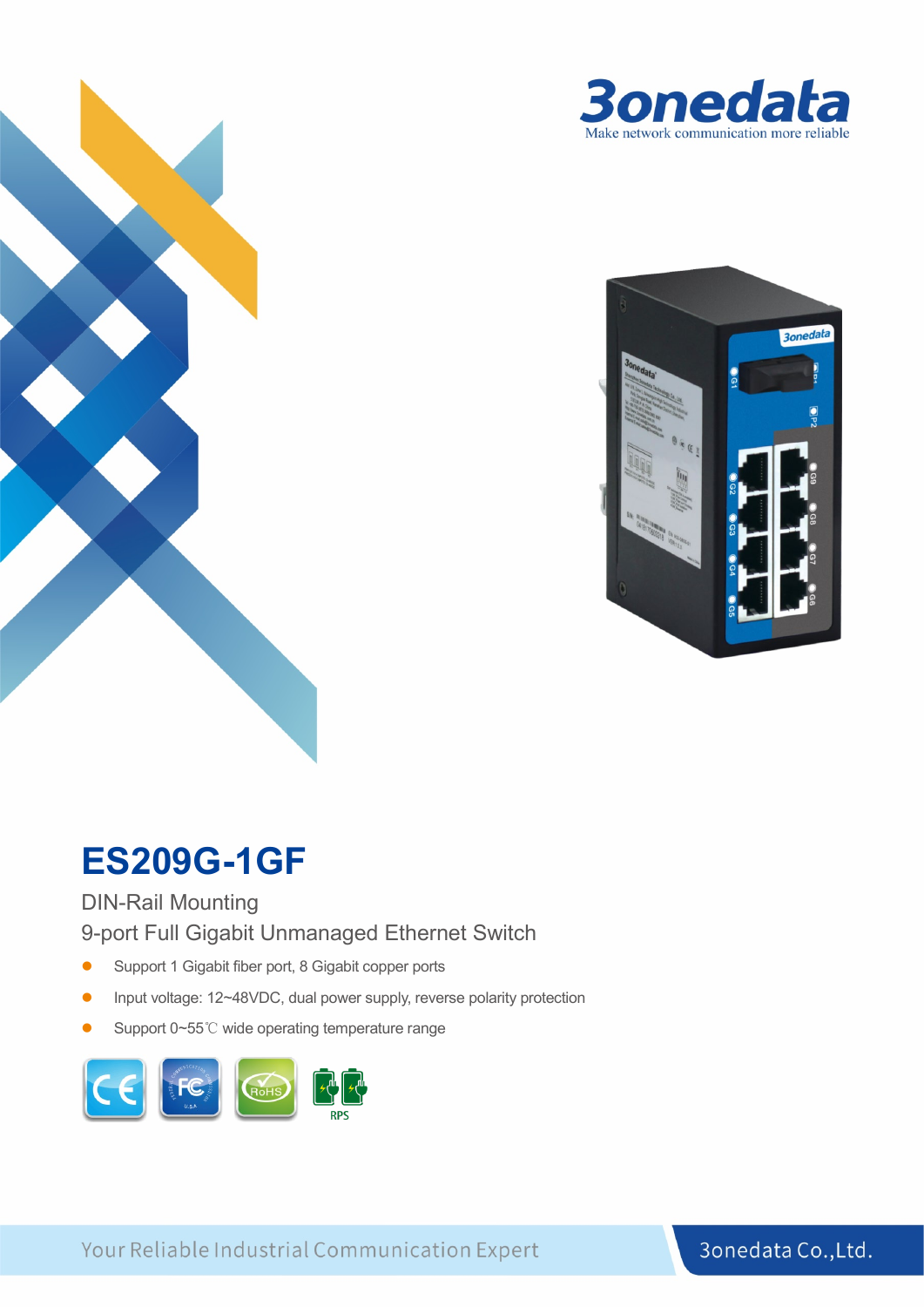#### **Introduction**

ES209G is 9-port full Gigabit unmanaged Ethernet switches. The product provides Gigabit fiber port and Gigabit SFP slot. It adopts DIN-Rail mounting to meet the requirements of different application scenes.

Power supply input is two independent power supply circuits, which can ensure the device normal operation when one of the power supplies breaks down. DIP switch supports one-click configuration of flow control and copper port isolation. Hardware adopts fanless, low power consumption, wide temperature and voltage design and has passed rigorous industrial standard tests, which can suit for the industrial scene environment with harsh requirements for EMC. It can be widely used in smart grid, rail transit, smart city, safety city, new energy, intelligent manufacturing and other industrial fields.



# **Dimension**

Unit: mm



#### **Specification**

| Standard & Protocol | IEEE 802.3 for 10Base-T<br>IEEE 802.3u for 100Base-TX<br>IEEE 802.3ab for 1000Base-T<br>IEEE 802.3z for 1000Base-X<br>IEEE 802.3x for Flow Control       |
|---------------------|----------------------------------------------------------------------------------------------------------------------------------------------------------|
| Interface           | Copper port: 10/100/1000Base-T(X), RJ45, Automatic Flow Control,<br>Full/half Duplex Mode, MDI/MDI-X Autotunning<br>Fiber port: 1000Base-X, SC interface |

**1**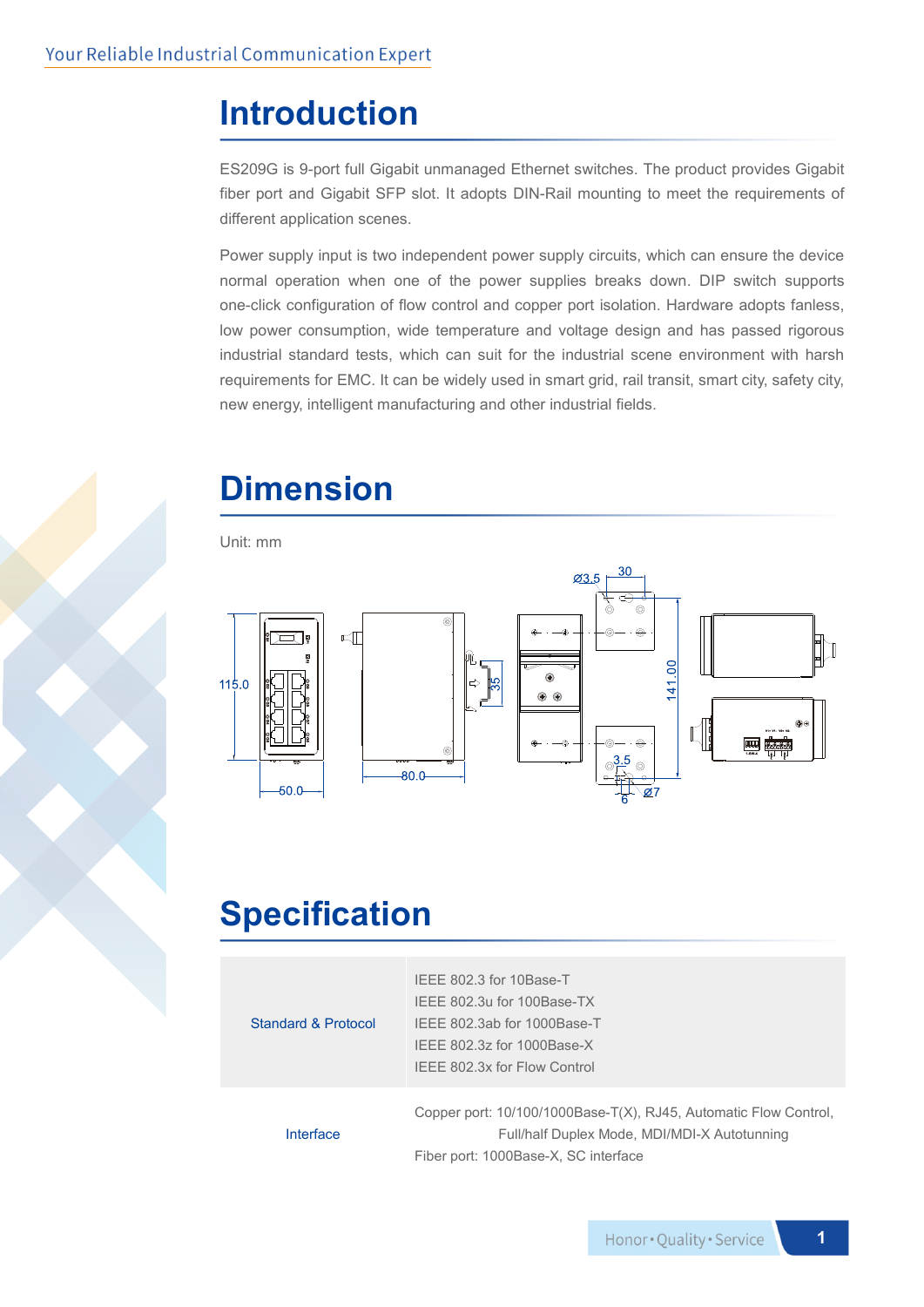#### Your Reliable Industrial Communication Expert

| <b>LED Indicator</b>           | Power Supply Indicator, Port Indicator                                                                                                                                                                                                                                                                                                                |  |  |
|--------------------------------|-------------------------------------------------------------------------------------------------------------------------------------------------------------------------------------------------------------------------------------------------------------------------------------------------------------------------------------------------------|--|--|
| <b>Switch Property</b>         | Transmission mode: store and forward<br>MAC address: 8K<br>Packet buffer size: 1Mbit<br>Backplane bandwidth: 20G<br>Switch time delay: < 10µs                                                                                                                                                                                                         |  |  |
| <b>Power Requirement</b>       | 12~48VDC, 4-pin 7.62mm pitch terminal blocks<br>Dual power supply redundancy, reverse polarity protection                                                                                                                                                                                                                                             |  |  |
| <b>Power Consumption</b>       | No-load: 3.9W@24VDC<br>Full-load: 8.1W@24VDC                                                                                                                                                                                                                                                                                                          |  |  |
| <b>Environmental Limit</b>     | Operating temperature: 0~55°C<br>Storage temperature: -10~65°C<br>Relative humidity: $5\% \sim 95\%$ (no condensation)                                                                                                                                                                                                                                |  |  |
| <b>Physical Characteristic</b> | Housing: IP30 protection, metal<br>Installation: DIN-Rail mounting<br>Dimension (W x H x D): 50mm×115mm×80mm<br>Weight: 450g                                                                                                                                                                                                                          |  |  |
| <b>Industrial Standard</b>     | IEC 61000-4-2 (ESD, Electrostatic Discharge), Level 1<br>Air discharge: ±2kV<br>Contact discharge: ±2kV<br>$\bullet$<br>IEC 61000-4-5 (Surge), Level 2<br>Power supply: common mode ±1kV, differential mode ±0.5kV<br>$\bullet$<br>Ethernet port: ±1kV<br>$\bullet$<br>Shock: IEC 60068-2-27<br>Free fall: IEC 60068-2-32<br>Vibration: IEC 60068-2-6 |  |  |
| Certification                  | CE, FCC, RoHS                                                                                                                                                                                                                                                                                                                                         |  |  |
| Warranty                       | 3 years                                                                                                                                                                                                                                                                                                                                               |  |  |